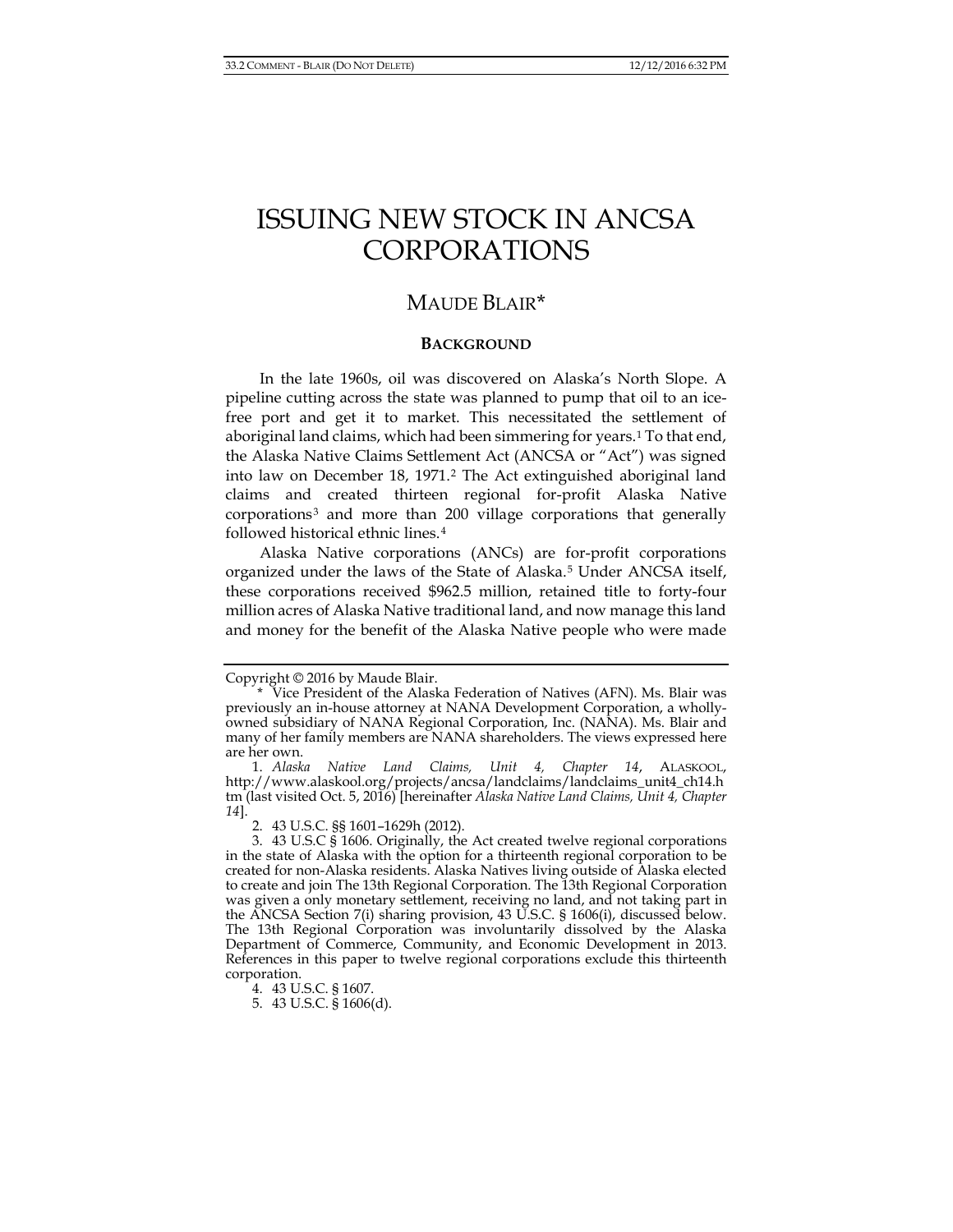shareholders of these new corporations.<sup>[6](#page-1-0)</sup> Their operation is governed by state and federal laws, some of which apply to all corporations and some of which are specific to ANCs.

These corporations faced rocky starts as Alaska Native peoples who had traditionally lived subsistence lifestyles now had to learn how to run Western-style companies. Today, though, these unique entities are economic powerhouses: twelve regional corporations and nine village corporations were listed on Alaska Business Monthly's roster of the top forty-nine Alaska companies by gross revenue in 2016.[7](#page-1-1) Much of this revenue flows back to ANCs' largely Alaska Native shareholders and the economically depressed villages many still live in, in the form of shareholder dividends, scholarships, elder benefits, and jobs.

These ANCSA corporations were originally designed to have special protections for only twenty years, with unrestricted stock then being issued in place of the restricted ANCSA stock.<sup>[8](#page-1-2)</sup> Also, because it was a settlement of legal claims, only the people alive at the time the Act was signed were originally made shareholders and intended to benefit from the settlement.[9](#page-1-3) ANCSA corporations have all remained privately-held corporations whose stock cannot be bought or sold, but rather can only be transferred in statutorily limited ways.[10](#page-1-4) As these corporations have evolved, however, many have looked for ways to include Alaska Natives who missed the original enrollment deadline and descendants of their original shareholders. Alaska Native cultures all hold respect for elders as a core value, so many have also looked for ways to give an extra benefit to older shareholders.

This article focuses on the considerations and requirements of issuing new stock in ANCSA corporations. To more completely describe that process both in theory and practice, this article will necessarily draw on both substantive law as well as the author's personal experience as an ANC in-house attorney and shareholder.

<span id="page-1-0"></span><sup>6.</sup> 43 U.S.C. §§ 1605, 1611. *See also Alaska Native Land Claims, Unit 4, Chapter 14*, *supra* note [1.](#page-0-6)

<span id="page-1-1"></span><sup>7.</sup> *Top 49ers Announced by Alaska Business Monthly*, ALASKA BUS. MONTHLY (Sept. 28, 2016), http://www.akbizmag.com/Media-Arts/Top-49ers-Announced -by-Alaska-Business-Monthly/.

<span id="page-1-4"></span><span id="page-1-3"></span><span id="page-1-2"></span><sup>8.</sup> *The Annotated ANCSA*, ALASKOOL, http://www.alaskool.org/projects/ ancsa/annancsa.htm (last visited Oct. 12, 2016).

<sup>9.</sup> 43 U.S.C. § 1604(a).

<sup>10.</sup> 43 U.S.C. § 1606(h)(1)–(2).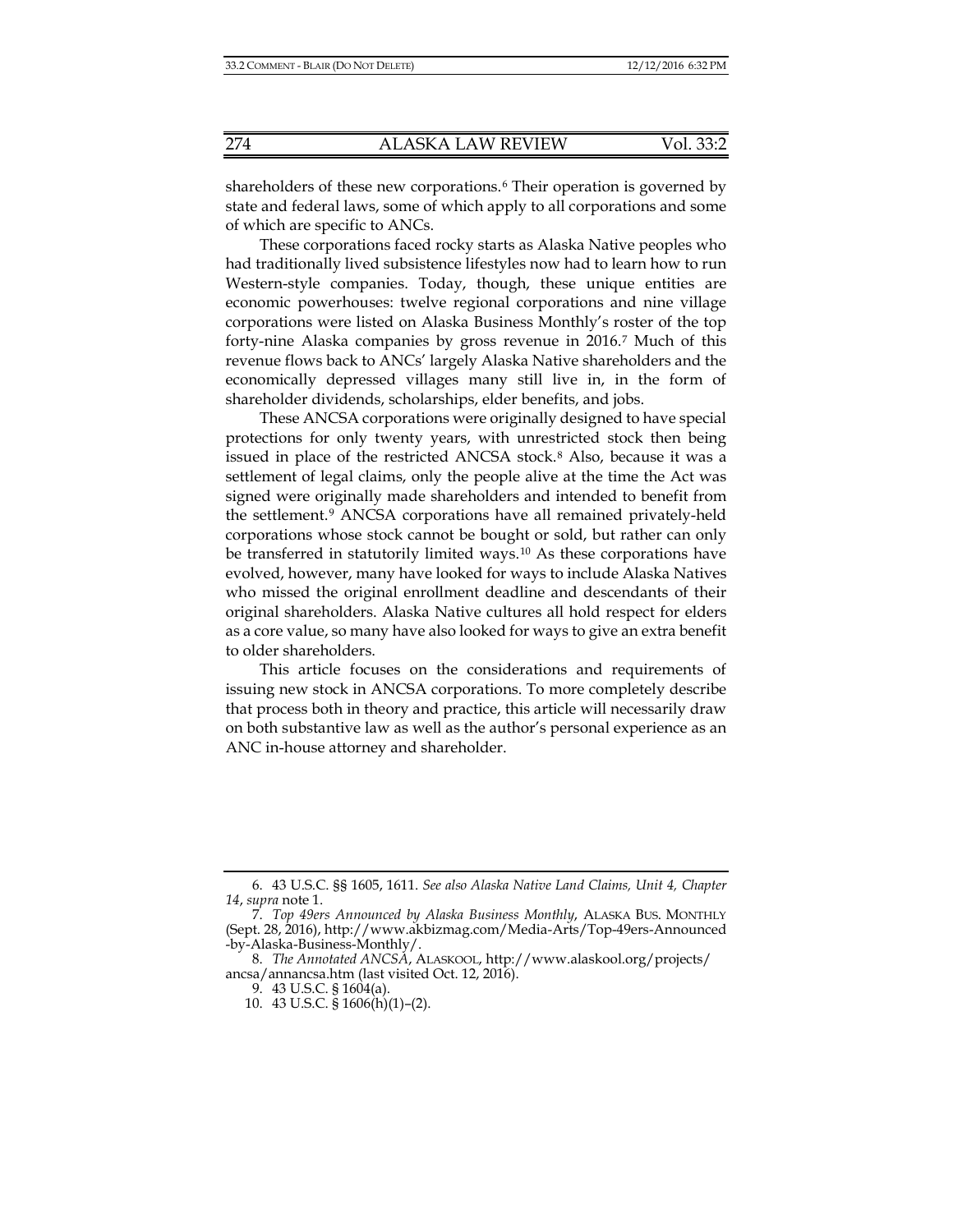#### **ORIGINAL ANCSA STOCK**

Under the Act as it was originally written, there were two types of stock (called "Settlement Common Stock" after the Act) in the corporations: one for village residents and one for individuals who were not village residents, also called "at-large" shareholders.[11](#page-2-1) In order to receive the first type of stock, applicants had to meet the statutory definition of "Native," live in one of the villages in the region, and apply for shares with the Bureau of Indian Affairs (BIA) before the deadline the agency set.[12](#page-2-2) "Native" as defined by ANCSA means:

<span id="page-2-0"></span>a citizen of the United States who is a person of one-fourth degree or more Alaska Indian (including Tsimshian Indians not enrolled in the Metlakatla Indian Community) Eskimo or Aleut blood, or combination thereof. The term includes any Native as so defined either or both of whose adoptive parents are not Natives. It also includes, in the absence of proof of a minimum blood quantum, any citizen of the United States who is regarded as an Alaska Native by the Native village or Native group of which he claims to be a member and whose father or mother is (or, if deceased, was) regarded as Native by any village or group.[13](#page-2-3)

Qualified applicants received 100 shares of stock in the regional corporation and 100 shares of stock in a village corporation.[14](#page-2-4)

In order to receive "at-large" stock, applicants had to meet the statutory definition of "Native," have ties to the region but not be a resident of a village in the region, and apply for shares with the BIA before the deadline the agency set.[15](#page-2-5) These shares were generally issued to people who were living outside the region at the time of enrollment but whose family was originally from the region; for example, someone in boarding school or the military at the time of enrollment.[16](#page-2-6) Shareholders who qualified for "at-large" shares received 100 shares of regional corporation stock and are entitled to a share of Section 7(i) distributions under ANCSA Section 7(j).[17](#page-2-7)

<sup>11.</sup> 43 U.S.C. § 1604.

<span id="page-2-2"></span><span id="page-2-1"></span><sup>12.</sup> Preparation of a Roll of Alaska Natives, 43 C.F.R. §§ 69.1–.15 (Mar. 27, 1972) (repealed 1990), http://www.lbblawyers.com/ancsa/part69toc.htm [hereinafter Preparation of a Roll of Alaska Natives].

<span id="page-2-7"></span><span id="page-2-6"></span><span id="page-2-5"></span><span id="page-2-4"></span><span id="page-2-3"></span><sup>13.</sup> 43 U.S.C. § 1602(b). Members of the Metlakatla Indian Community opted to retain their reservation status and thus were exempt from most provisions in the Act.

<sup>14.</sup> 43 U.S.C. § 1606(g)(1)(A).

<sup>15.</sup> *See* Preparation of a Roll of Alaska Natives, *supra* not[e 12.](#page-2-0) 

<sup>16.</sup> *See id.* 

<sup>17.</sup> ANCSA Section 7(i), codified at 43 U.S.C. § 1606(i), requires regional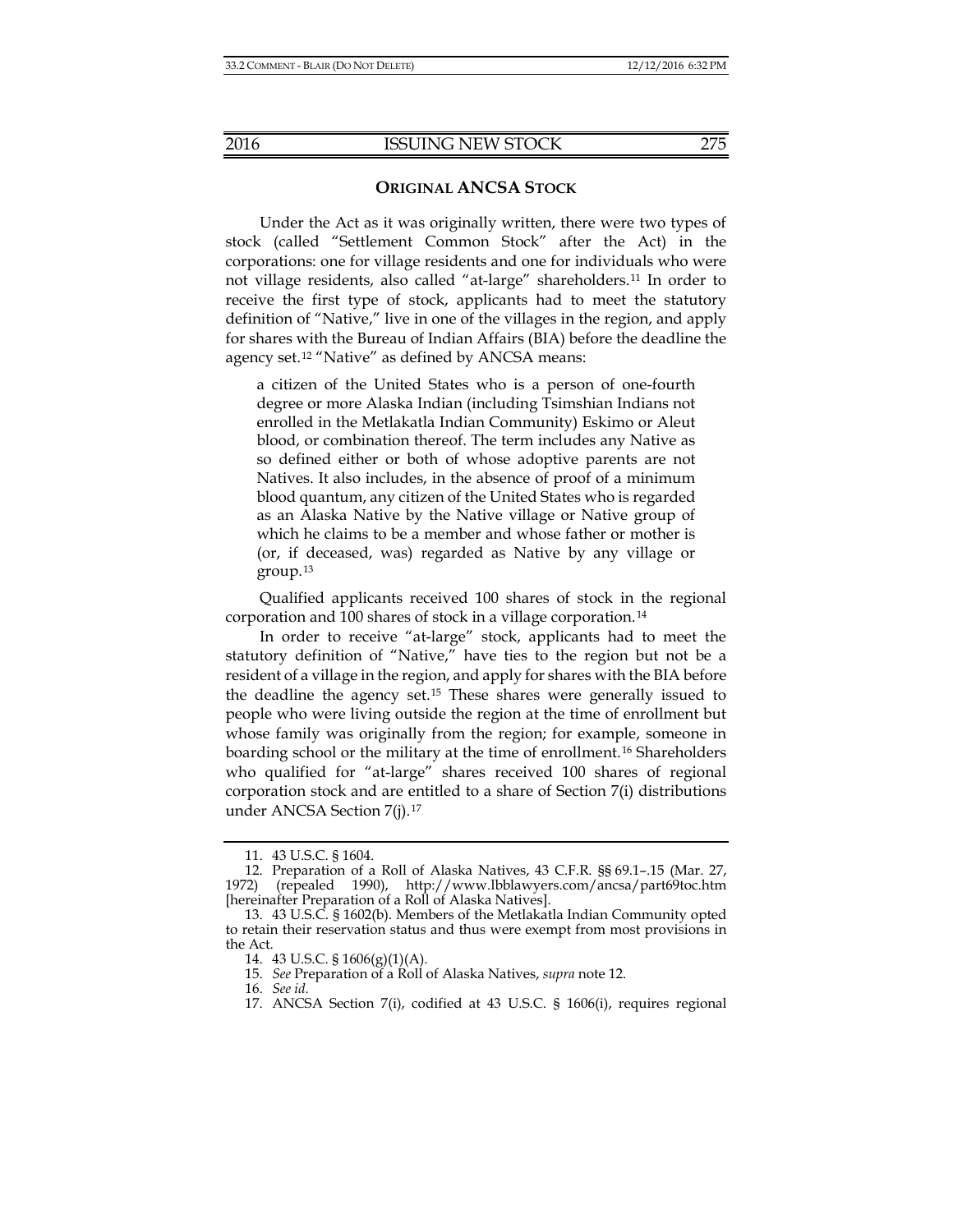The BIA, through the Secretary of the Interior, was tasked with preparing the roll of shareholders for each corporation for the two classes of shares above.[18](#page-3-0) Alaska Natives could appeal their eligibility determination; or, to avoid the hardship of being enrolled in a different corporation from their family members, the determination of which corporation they were to be enrolled in.[19](#page-3-1) The BIA sent regional corporations a list of their new shareholders along with each shareholder's village corporation or "at-large" status, birthdate, the date of death for some, social security number, shareholder ID number, permanent residence as of April 1, 1970, and blood quantum.[20](#page-3-2) The corporations then had to issue the appropriate stock to the new shareholders.

ANCSA stock may not be sold, pledged, subjected to a lien or judgment execution, assigned in present or future, or treated as an asset in bankruptcy or other insolvency proceedings.<sup>[21](#page-3-3)</sup> The original language of ANCSA would have restricted the stock for twenty years, after which the stock would lose the protections and restrictions the companies had under the Act. As 1991 approached, though, Alaska Native leaders successfully pushed to have ANCSA changed to protect the unique status and restrictions of these corporations for the benefit of their shareholders.[22](#page-3-4) There is still a provision in ANCSA whereby shareholders can vote to issue non-Settlement Common Stock and make that stock alienable,<sup>[23](#page-3-5)</sup> but no ANC has yet opted to do so. Many Native leaders wanted to include their children or those who missed the original enrollment, so they also successfully petitioned to have the Act changed

corporations to divide 70% of all revenues received from timber and subsurface resources among the twelve regional corporations in proportion to the number of shareholders originally enrolled to each corporation. This section was the subject of much litigation in the 1970s and is now governed by the Section 7(i) Settlement Agreement, which was entered into by the regional corporations in 1982 and subsequently amended. Section 7(j), codified at  $43$  U.S.C.  $\hat{S}$  1606(j), in part directs each regional corporation to distribute not less than 50% of the annual Section 7(i) distribution among village corporations and "at-large" shareholders in the region.

<sup>18.</sup> 43 U.S.C. § 1604.

<sup>19.</sup> *Id.* 

<span id="page-3-2"></span><span id="page-3-1"></span><span id="page-3-0"></span><sup>20.</sup> These rolls took several years to prepare, and since ANCSA was a legal settlement, the original shareholders were to be those people who were alive and qualified on the day the act was signed. *Id.* Stock was issued and transferred to the heirs of qualified individuals who passed away in the intervening years. *Id.* 

<sup>21.</sup> 43 U.S.C. § 1606(h)(1)(B).

<sup>22.</sup> Act of Feb. 3, 1988, Pub. L. No. 100-241, 101 Stat. 1788.

<span id="page-3-5"></span><span id="page-3-4"></span><span id="page-3-3"></span><sup>23.</sup> 43 U.S.C. § 1606(h)(3) (discussing what occurs when a corporation lifts alienability restrictions); Section  $1629(c)$  (containing the procedure for lifting restrictions).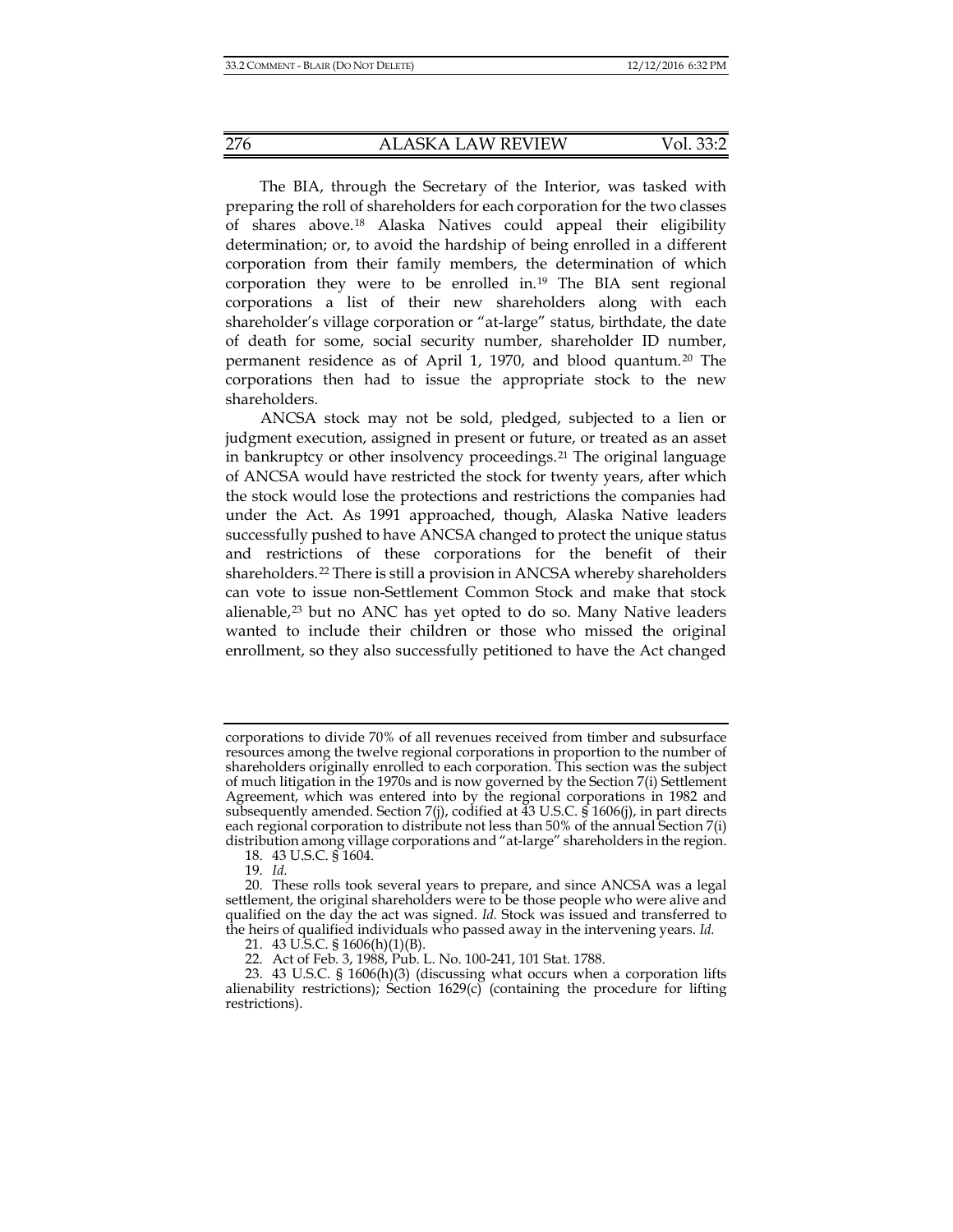shareholders.[24](#page-4-0)

#### <span id="page-4-8"></span>**MISSED ENROLLMENT**

In 1967, the more than 200 Alaska Native villages situated across the state's vast lands had no satellite service, but instead depended entirely on fourteen land radio stations that tied into 300 bush radios.[25](#page-4-1) Eightyeight villages needed improved telephone service, seventy-two had only "bush" telephone service, and sixteen had no telephone service at all.<sup>[26](#page-4-2)</sup> By 1970, 141 of Alaska's 287 village communities still had no satisfactory telecommunication ties.[27](#page-4-3) Of the 146 with such ties, eighty-four depended on White Alice or less sophisticated systems, and sixty-two were linked to the rest of the world by microwave or cable systems.[28](#page-4-4)

Further complicating matters was the fact that over twenty Alaska Native languages were spoken in the state at the time of ANCSA's passage, with many of the Native peoples speaking little or no English.[29](#page-4-5) Translating complicated concepts such as corporate stock ownership was difficult at best. The Vietnam War was also being fought at the same time ANCSA was passed and implemented, and did not end until 1975. Given the state of communications at the time, it was nearly impossible for Alaska Natives serving out of state in the Armed Forces to enroll in an ANCSA corporation by the deadline.

In 1988, ANCSA was amended to allow corporations to issue shares to people who met all of the requirements for original Settlement Common Stock as listed above, but who were erroneously left off the rolls or missed the application deadline.[30](#page-4-6) Each corporation would determine eligibility for these shares if they chose to create them.[31](#page-4-7) With respect to the regional corporations, Arctic Slope Regional Corporation (ASRC), NANA, Doyon, Koniag, Sealaska, and Calista voted to create and issue

<sup>24.</sup> Act of Feb. 3, 1988.

<span id="page-4-1"></span><span id="page-4-0"></span><sup>25.</sup> *Alaska's Heritage*, ALASKA HUMANITIES FORUM, http://www.akhistorycourse.org/americas-territory/alaskas-heritage/chapter-4-13-communications (last visited Sept. 12, 2016). The White Alice Communications System was a United States Air Force telecommunication network constructed in Alaska during the Cold War. *Id.* 

<sup>26.</sup> *Id.*

<sup>27.</sup> *Id.*

<sup>28.</sup> *Id.*

<span id="page-4-7"></span><span id="page-4-6"></span><span id="page-4-5"></span><span id="page-4-4"></span><span id="page-4-3"></span><span id="page-4-2"></span><sup>29.</sup> *Alaska Native Land Claims – Unit 5, Chapter 23*, ALASKOOL, http://www.alaskool.org/projects/ancsa/landclaims/LandClaims\_Unit5\_Ch23 .htm (last visited October 5, 2016) [hereinafter *Alaska Native Land Claims – Unit 5, Chapter 23*].

<sup>30.</sup> 43 U.S.C. § 1606(g)(1)(B)(i)(II).

<sup>31.</sup> Act of Feb. 3, 1988, Pub. L. No. 100-241, § 2(6)–(7), 101 Stat. 1788, 1788–79.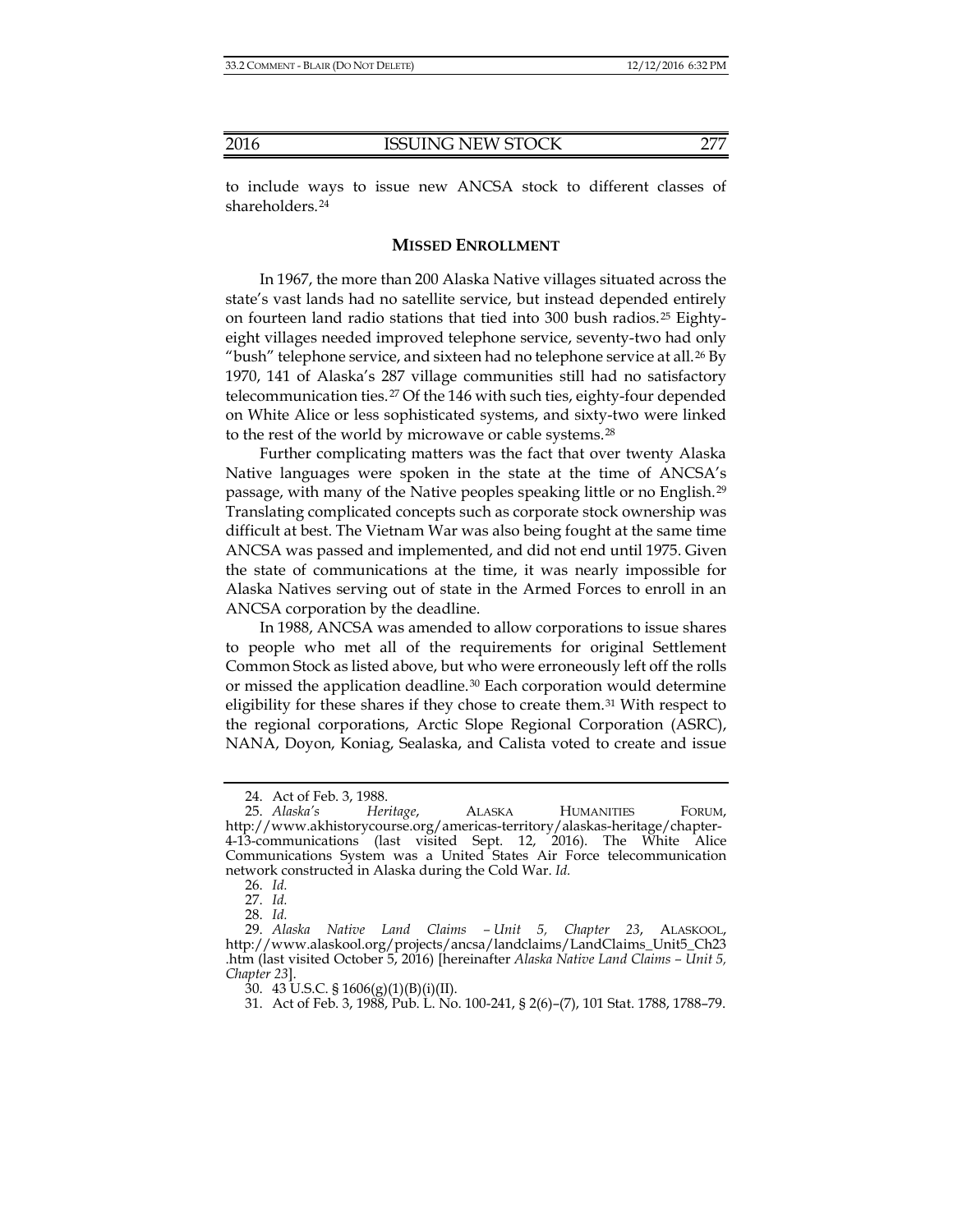shares to people who qualified for the original ANCSA stock but missed the enrollment deadline.[32](#page-5-0)

### **NEW SHAREHOLDERS**

ANCSA was a legal settlement, meaning only those Alaska Natives alive at the time the Act was signed were originally considered the settlors.[33](#page-5-1) Many Alaska Natives felt strongly that their children and grandchildren born after the settlement date should be shareholders of these corporations, too.[34](#page-5-2) In 1988, Congress amended ANCSA to allow corporations to issue shares to Natives, as defined by the Act, born after December 18, 1971.[35](#page-5-3)

Over time, intermingling with non-Native groups had decreased the Alaska Native blood quantum in some family lines. In 1992, Congress further amended ANCSA to allow corporations to issue shares to descendants of Natives born after December 18, 1971.[36](#page-5-4) The statutory definition of "Descendant of a Native" is a lineal descendant of a "Native," and includes those who have less than one quarter degree of Alaska Native blood and those who were adopted by either a Native or the descendant of a Native before he or she reached the age of majority.<sup>[37](#page-5-5)</sup> With respect to the regional corporations, ASRC, Ahtna, NANA, Doyon, Sealaska, and Calista voted to create and issue shares to people born after December 18, 1971.[38](#page-5-6)

<span id="page-5-7"></span><span id="page-5-0"></span><sup>32.</sup> RESTATED ARTS. OF INC., ARCTIC SLOPE REG'L CORP., ART. V, § 7 (Jan. 11, 1990); AMEND. & RESTATED ARTS. OF INC., DOYON, LTD., ART. V, § N (July 28, 1992); AMEND. & RESTATED ARTS. OF INC., KONIAG, INC., ART. VII, § B(3) (May 4, 2012); ARTS. OF AMEND. TO ARTS. OF INC., NANA REG'L CORP., INC., ART. V (Jan. 17, 1992); RESTATED ARTS. OF INC., SEALASKA CORP., ART. IV, § G (July 27, 2007); AMEND. & RESTATED ARTS. OF INC., CALISTA CORP., ART. V (Oct. 14, 2015).

<sup>33.</sup> 43 U.S.C. § 1604.

<span id="page-5-3"></span><span id="page-5-2"></span><span id="page-5-1"></span><sup>34.</sup> DAVID S. CASE & DAVID A. VOLUCK, ALASKA NATIVES AND AMERICAN LAWS 177 (2nd ed. 2002).

<sup>35.</sup> 43 U.S.C. § 1606(g)(1)(B)(i)(I).

<sup>36.</sup> *Id.*

<sup>37.</sup> 43 U.S.C. § 1602(r).

<span id="page-5-6"></span><span id="page-5-5"></span><span id="page-5-4"></span><sup>38.</sup> RESTATED ARTS. OF INC., ARCTIC SLOPE REG'L CORP., ART. V, §§ 4–5 (Jan. 11, 1990); 2ND AMEND. & RESTATED ARTS. OF INC., AHTNA, INC., ART. V (Aug. 9, 2008); AMEND. & RESTATED ARTS. OF INC., DOYON, LTD., ART. V, § H (July 28, 1992); ARTS. OF AMEND. TO ARTS. OF INC., NANA REG'L CORP., INC., ART. V (Jan. 17, 1992;); ARTS. OF AMEND., SEALASKA CORP., ART. IV, § F (July 27, 2007); AMEND. & RESTATED ARTS. OF INC., CALISTA CORP., ART. V (Oct. 14, 2015).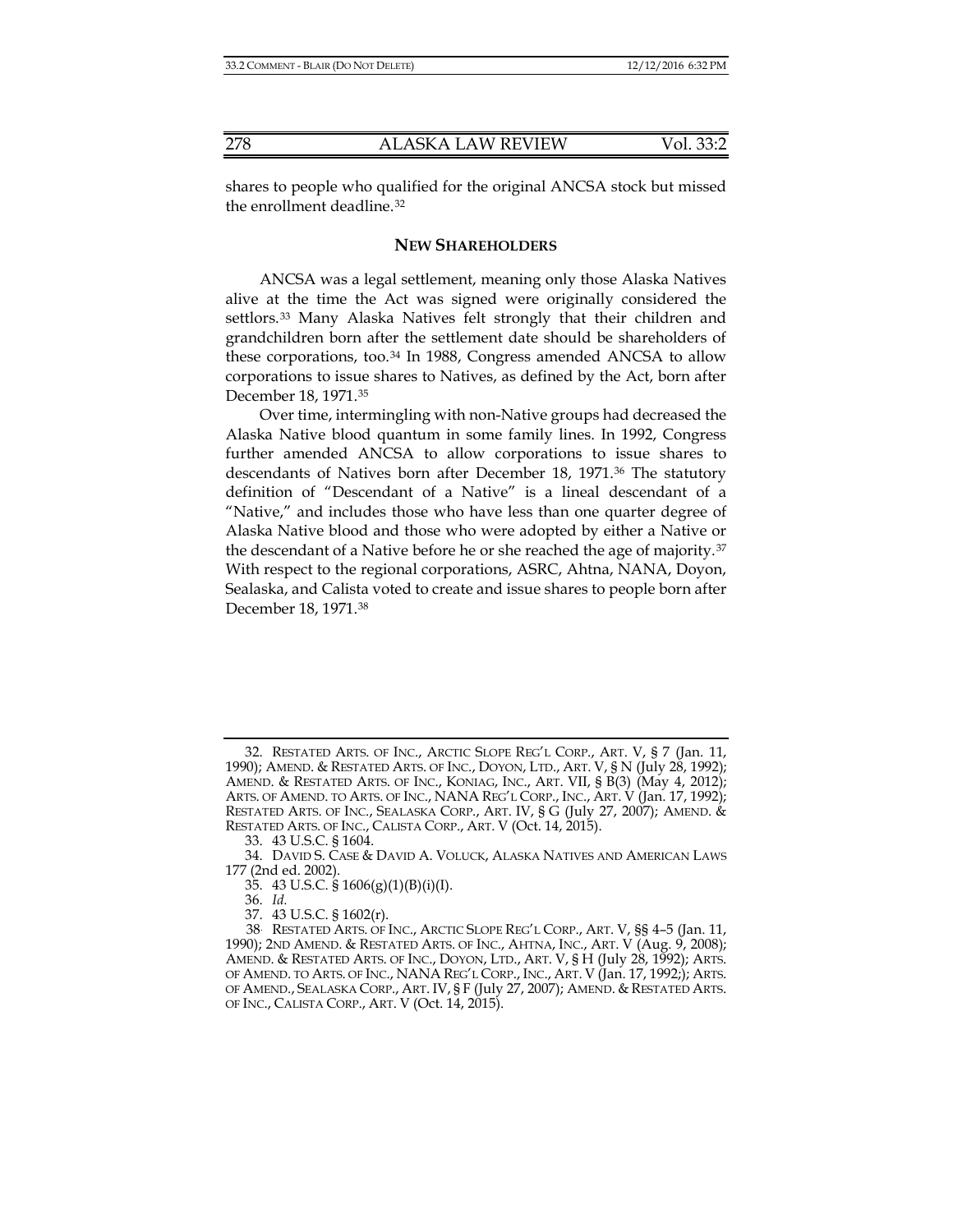#### **STOCK FOR ELDERS**

Congress also amended ANCSA to allow corporations to issue additional shares of stock to Natives who reached the age of sixty-five.<sup>[39](#page-6-0)</sup> Respect for elders is a core value of all of the Alaska Native cultures, so issuing stock is one way to give these shareholders a further benefit. This also aided an elder generation of shareholders who straddled the transition from a solely subsistence way of life to one in which people accrue retirement income to rely on in their old age. Among the regional corporations, Doyon and Sealaska voted to create and issue additional shares to their elder shareholders.[40](#page-6-1)

## **VOTING STANDARDS**

Issuing additional shares to any of these classes requires a change to a Native corporation's articles of incorporation, which in turn requires a vote of the board of directors and shareholders.<sup>[41](#page-6-2)</sup> After the board approves the measure, written notice and the amendment or resolution must be sent to each shareholder entitled to vote not less than fifty days nor more than sixty days prior to the meeting at which the vote will occur.[42](#page-6-3) An amendment or resolution to add any of these types of stock requires the affirmative vote of shares representing a majority of the shares present or represented by proxy at the meeting relating to the amendment of the articles of incorporation.[43](#page-6-4)

41. 43 U.S.C. § 1629b(b)(1).

<span id="page-6-3"></span><span id="page-6-2"></span>42. 43 U.S.C. § 1629b(b)(2)(A). This is a small window of time, well in advance of the meeting. By comparison, Alaska law requires proxy materials for ANCSA corporations to be sent out not more than sixty days and not less than twenty days before the shareholder meeting. ALASKA STAT. § 10.06.408(b) (2016).

<span id="page-6-4"></span>43. 43 U.S.C. § 1629b(d)(3)(A). ANCSA stock only has voting rights while it is owned by a Native or a Descendant of a Native. ANCSA stock can be inherited by anyone. While it is held by someone who is not a Native or a Descendant of a Native, as defined by the Act, they are non-voting shares. When those shares are subsequently transferred to someone who is a Native or a Descendant of a Native,

<sup>39.</sup> 43 U.S.C. § 1606(g)(1)(B)(i)(III).

<span id="page-6-1"></span><span id="page-6-0"></span><sup>40.</sup> AMEND. & RESTATED ARTS. OF INC., DOYON, LTD., ART. V, § U (July 28, 1992); RESTATED ARTS. OF INC., SEALASKA CORP., ART. IV, § H (June 27, 2009). Other corporations have provided special benefits to their elders in other ways. For example, CIRI, ASRC, and NANA created Elder Settlement Trusts pursuant to ANCSA, 43 U.S.C. § 1629e, in order to give a monetary benefit to their elder shareholders. Although corporate law generally requires corporations to treat all shareholders of a class equally, ANCSA allows Native corporations to "provide benefits to shareholders who are Natives or descendants of Natives or to its shareholders' immediate family members who are Natives or descendants of Natives to promote the health, education, or welfare of such shareholders or family members." 43 U.S.C. § 1606(r). Some corporations provide monetary or other benefits to their elder shareholders pursuant to this provision.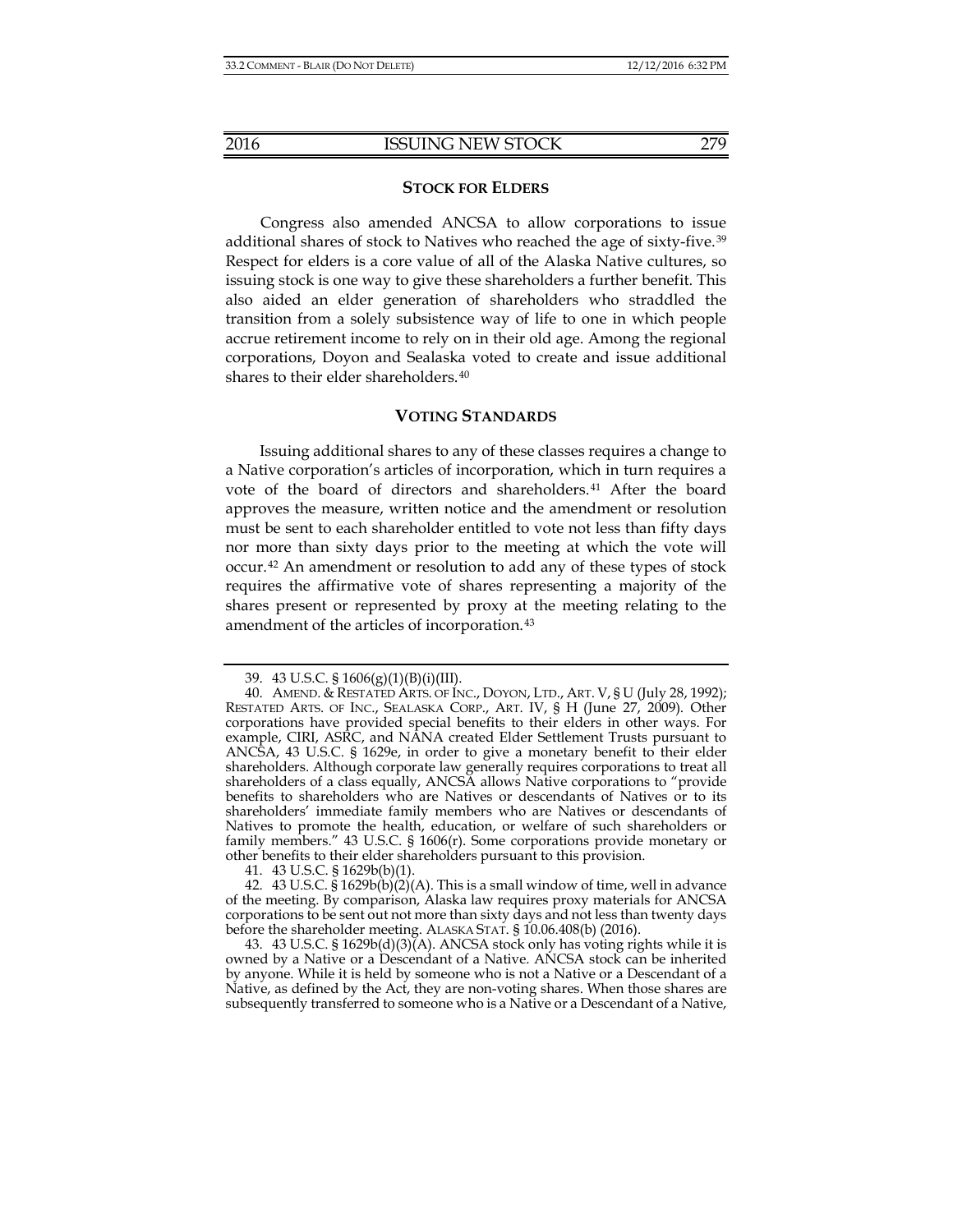A majority of the shares entitled to vote, represented in person or by proxy, constitutes a quorum at a meeting of shareholders, though a corporation can amend its articles of incorporation to lower the quorum requirements to as little as one-third of the voting shares.[44](#page-7-0) Corporations with large shareholder bases can have trouble obtaining a quorum, and many ANCSA corporations offer door prizes for shareholders who attend in person or turn in a proxy in an effort to increase participation in the meeting.[45](#page-7-1)

Increasing the shareholder base by creating new stock exacerbates quorum issues, so this should be a factor when a corporation is considering adding new shareholders. For example, Calista Corporation's shareholders voted in 2015 to create stock for descendants of their original shareholders.[46](#page-7-2) By requiring that new shareholders be at least eighteen years old to have voting rights, the corporation hoped to balance the interests of new shareholders with the corporation's need to achieve quorum at shareholder meetings.[47](#page-7-3)

#### **TERMS AND CONDITIONS OF NEW STOCK**

Each corporation considering the above changes can attach certain terms and conditions to the stock that they create under 16 U.S.C.  $$1606(g)(1)(B).$ <sup>[48](#page-7-4)</sup> ANCs may issue not more than 100 shares of Settlement Common Stock to one individual pursuant to this section.[49](#page-7-5) Some corporations have chosen to issue less than 100 shares to certain individuals; for example, giving only fifty shares to descendants of "atlarge" shareholders, while giving 100 shares to descendants of shareholders from village corporations that merged with the regional

47. *Id.*

48. 43 U.S.C. § 1606(g)(1)(B).

49. 43 U.S.C.  $\frac{1}{9}$  1606( $\frac{1}{9}$ )(1)( $\frac{1}{9}$ )(ii).

the voting rights are restored. 43 U.S.C.  $\S 1606(h)(2)(C)$ . ANCSA stock can also be inherited by a corporation, and would be non-voting stock while it is held by the corporation. Since ANCSA stock can only be transferred by gift to a shareholder's child, grandchild, niece, nephew, brother, or sister, or transferred by inheritance upon a shareholder's death, shares transferred to a corporation are not easily transferred back out of that corporation.

<sup>44.</sup> ALASKA STAT. § 10.06.415(a).

<span id="page-7-1"></span><span id="page-7-0"></span><sup>45.</sup> *See, e.g.*, *2016 NANA Annual Meeting door prizes*, NANA REG'L CORP., INC., http://www.nana.com/regional/news-and-press/press-releases/2016-nanaannual-meeting-door-prizes/ (last visited Oct. 12, 2016) (recounting a typical drawing held for door prizes for those present and those who turned in a valid proxy).<br>46. Calista

<span id="page-7-5"></span><span id="page-7-4"></span><span id="page-7-3"></span><span id="page-7-2"></span><sup>46</sup>*. Calista Descendant Enrollment FAQs*, CALISTA CORP., http://www.calistacorp.com/sites/default/files/documents/Calista%20Desce ndant%20Enrollment%20FAQs%2010April%20FINAL.pdf (last visited Aug. 11, 2016).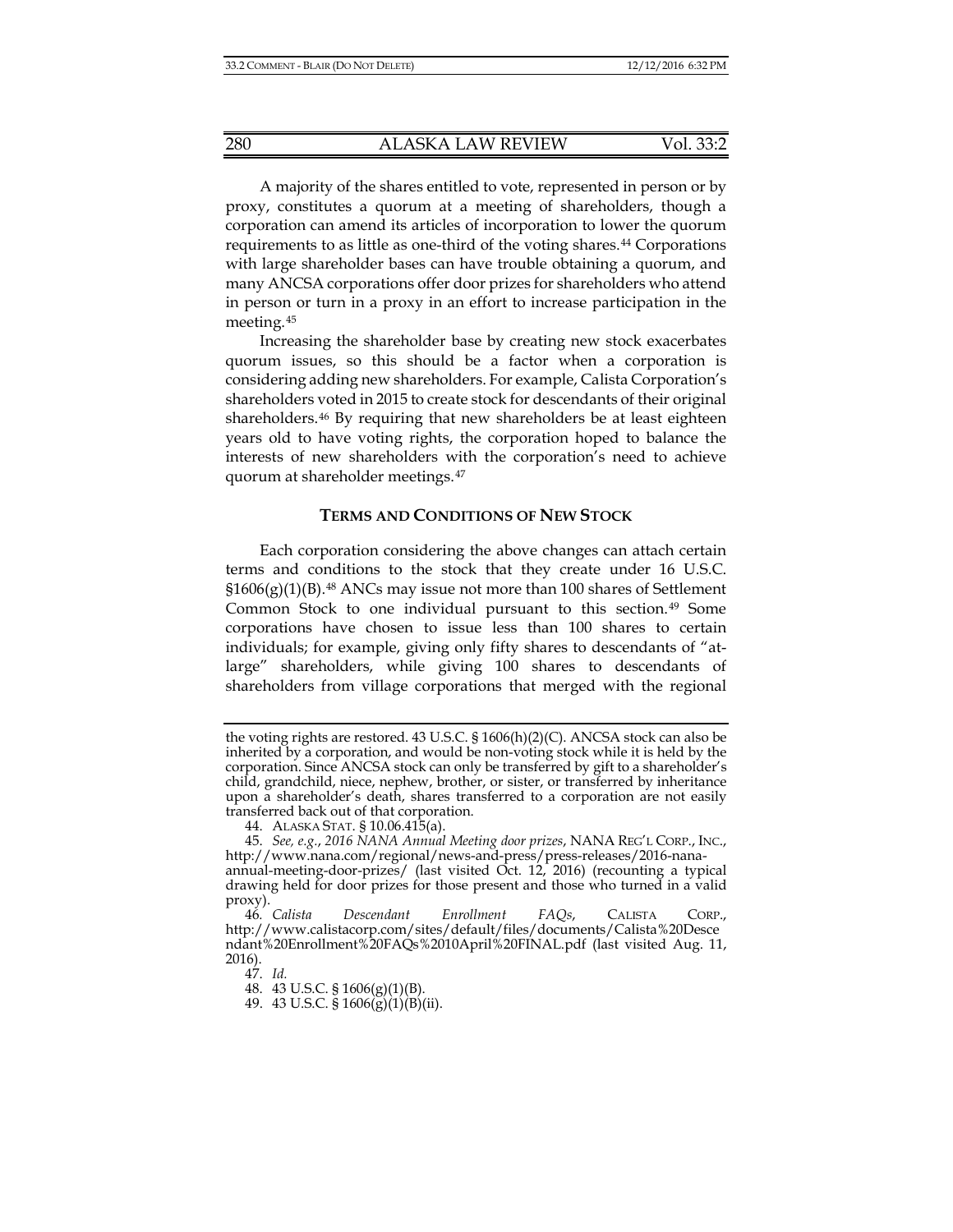corporation.[50](#page-8-0) Other corporations have chosen to split the issuance of stock based on an applicant's age; for example, first issuing thirty shares to an applicant who is a minor, and then issuing an additional seventy shares once that applicant reaches the age of eighteen.<sup>[51](#page-8-1)</sup>

The stock can be a life estate, where the stock reverts back to the issuing corporation upon the death of the shareholder to whom it was issued.<sup>[52](#page-8-2)</sup> Alternatively, the stock can be inheritable, as is the original Settlement Common Stock.[53](#page-8-3) Making stock a life estate keeps the overall number of shares much lower than it would be if all stock were inheritable, thereby allowing less dilution. It also limits the voting power that any one shareholder can accumulate. Generally in corporate law, an individual must be compensated for the taking of property, such as stock in a corporation. But this provision of ANCSA allows life estate stock to revert to the corporation with no compensation to the deceased shareholder's estate.[54](#page-8-4) Once it reverts, the corporation can then issue the stock to another qualified individual.

The stock can carry limited or no voting rights.<sup>[55](#page-8-5)</sup> This provision can be used to clarify that people who are issued multiple classes of stock would not have disproportionate voting power. For example, a corporation could create a class of non-voting stock for elders who would still be able to vote their original ANCSA stock, but not have more voting power by virtue of their age. The non-voting elders stock could, however, entitle them to a larger pro rata dividend or a special elders' distribution.

The corporation can restrict the stock from being gifted**.**[56](#page-8-6) Original ANCSA stock may be transferred to a Native or Descendant as an *inter vivos* gift to the holder's child, grandchild, great-grandchild, niece, nephew, brother, or sister.[57](#page-8-7) Since a corporation can create a class of stock that is a life estate, it makes sense to be able to restrict the stock from being gifted away from the original recipient it was intended to benefit. Absent this provision, Shareholder A could gift his life estate stock to his child,

<span id="page-8-0"></span><sup>50.</sup> ARTS. OF AMEND. TO ARTS. OF INC., NANAREG'L CORP.,INC., ART. V (Jan. 17, 1992).

<span id="page-8-1"></span><sup>51.</sup> *Stock Classes*, DOYON, LTD., http://www.doyon.com/our-shareholders/ records-stocks/stock-classes/ (last visited Sept. 30, 2016). See also Ahtna, Incorporated, which issues thirty shares to qualified minors and an additional seventy shares when the shareholder graduates from high school with a diploma or its equivalent and reaches his or her eighteenth birthday, or upon the shareholder's twenty-first birthday without a diploma or equivalent. AM. & RESTATED ARTS. OF INC.*,* AHTNA, INC., ART. V(E)(C) (Aug. 9, 2008).

<span id="page-8-2"></span><sup>52. 43</sup> U.S.C. §  $1606(g)(1)(B)(iii)(II)(aa)$ .

<span id="page-8-3"></span><sup>53.</sup> 43 U.S.C. § 1606(h)(2).

<span id="page-8-4"></span><sup>54. 43</sup> U.S.C. §  $1606(g)(1)(B)(iii)(II)(aa)$ .

<span id="page-8-5"></span><sup>55. 43</sup> U.S.C.  $$1606(g)(1)(B)(iii)(II)(bb)$ .

<sup>56.</sup> 43 U.S.C. § 1606(g)(1)(B)(iii)(II)(cc).

<span id="page-8-7"></span><span id="page-8-6"></span><sup>57.</sup> 43 U.S.C. § 1606(h)(1)(B)(iii).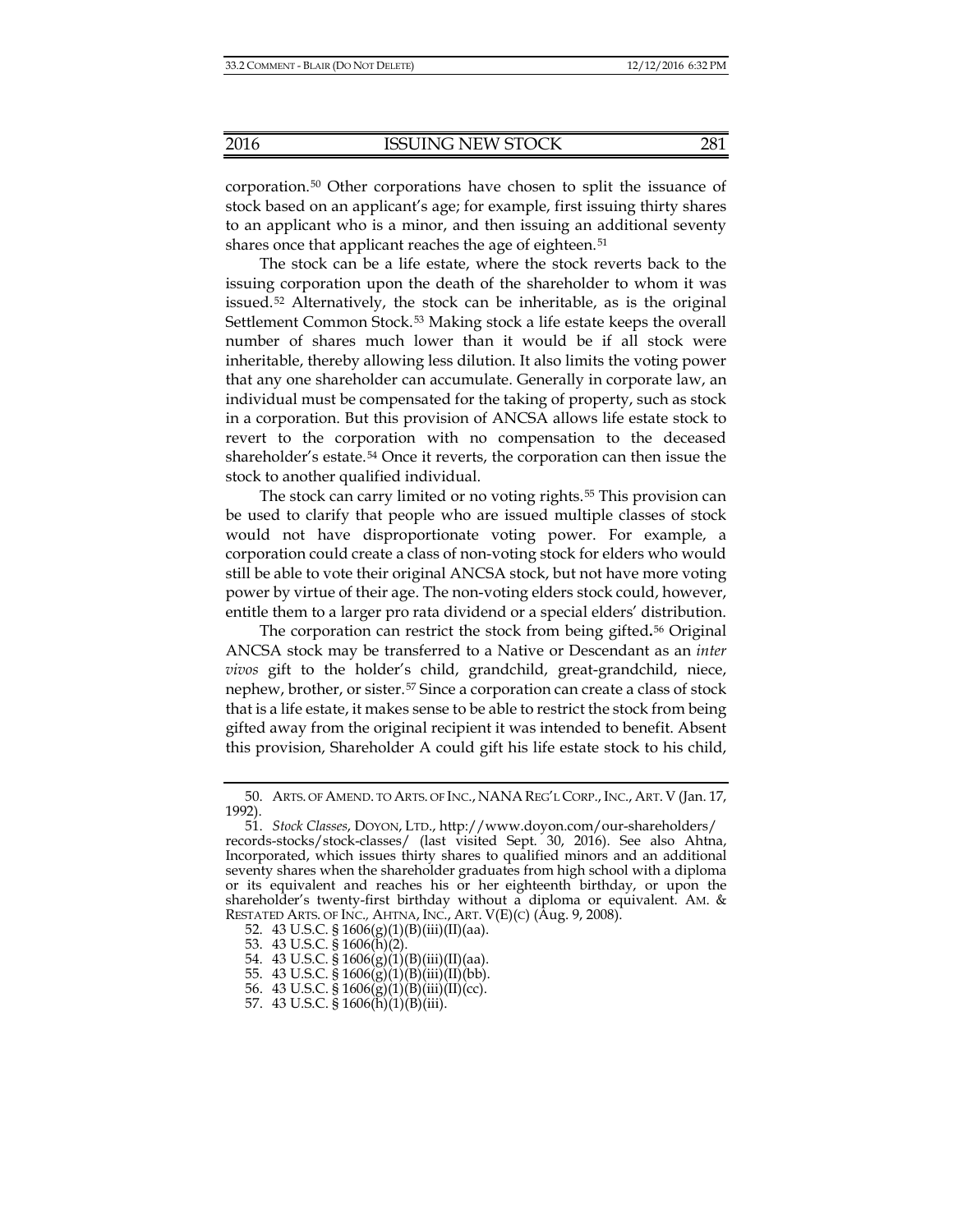Shareholder Y, who would hold the stock until the death of Shareholder A, at which time the stock would revert back to the corporation.<sup>[58](#page-9-0)</sup>

Dilution of stock is an important consideration when issuing new shares. Some corporations have authorized the creation of 200,000 shares to be issued at 100 shares apiece to 2,000 individuals born after December 18, 1971.[59](#page-9-1) Once all of those shares are outstanding, the board and shareholders then have the opportunity to assess how the corporation is performing and whether they want to authorize the creation of more shares of that class. Conversely, some corporations create a high number of a class of stock, such as five million shares, anticipating that they would have enough shares to issue to eligible applicants for the foreseeable future.<sup>[60](#page-9-2)</sup>

#### **STOCK CONSIDERATIONS REGARDING MINOR SHAREHOLDERS**

Corporations that issue shares to those born after 1971 will have a younger shareholder base than those corporations that have not opened their rolls. Most ANCSA corporations that issue stock to new shareholders allow parents or guardians to apply on behalf of minors.<sup>[61](#page-9-3)</sup> Having minors as shareholders raises unique issues.

ANCSA stock is considered "property," and is therefore governed by the Alaska Uniform Transfers to Minors Act when it is issued to anyone under eighteen years of age.<sup>[62](#page-9-4)</sup> A custodian must be appointed for all ANCSA stock issued to a minor, and it is important to note that the custodian of a minor's ANCSA stock may differ from the person with physical and/or legal custody of the child. $63$  A person must be eighteen years old or older to be an ANCSA stock custodian, and must accept in

<span id="page-9-0"></span><sup>58.</sup> Life estate stock could also be inherited in this situation: If Shareholder A makes a valid gift of stock to Shareholder Y, who dies before Shareholder A, then Shareholder  $\overline{Y}'$ s heirs (via intestate succession or valid will/testamentary disposition) would inherit the stock for the life of Shareholder A. This would lead to a corporation needing to track a class of people who may not be shareholders, but still have shares that are measured by their life expectancy (in this example, Shareholder A).

<span id="page-9-1"></span><sup>59.</sup> *Our Shareholders*, THE KUSKOKWIM CORP., http://kuskokwim.com/ourshareholders/shareholders/ (last visited Sept. 30, 2016).

<span id="page-9-2"></span><sup>60.</sup> ARTS. OF AMEND. TO ARTS. OF INC.*,* NANA REG'L CORP., INC., ART. IV (Jan. 17, 1992).

<span id="page-9-5"></span><span id="page-9-4"></span><span id="page-9-3"></span><sup>61.</sup> *See, e.g.*, *Applying for Class D Stock*, NANA REG'L CORP., INC., http://nana.com/files/forms/2016\_Applying\_for\_Class\_D\_Stock\_Application\_ 05242016(1).pdf (last visited October 6, 2016) (outlining a typical process for parents or guardians to apply on behalf of minors).

<sup>62.</sup> ALASKA STAT. § 13.46.

<sup>63.</sup> ALASKA STAT. § 13.46.085.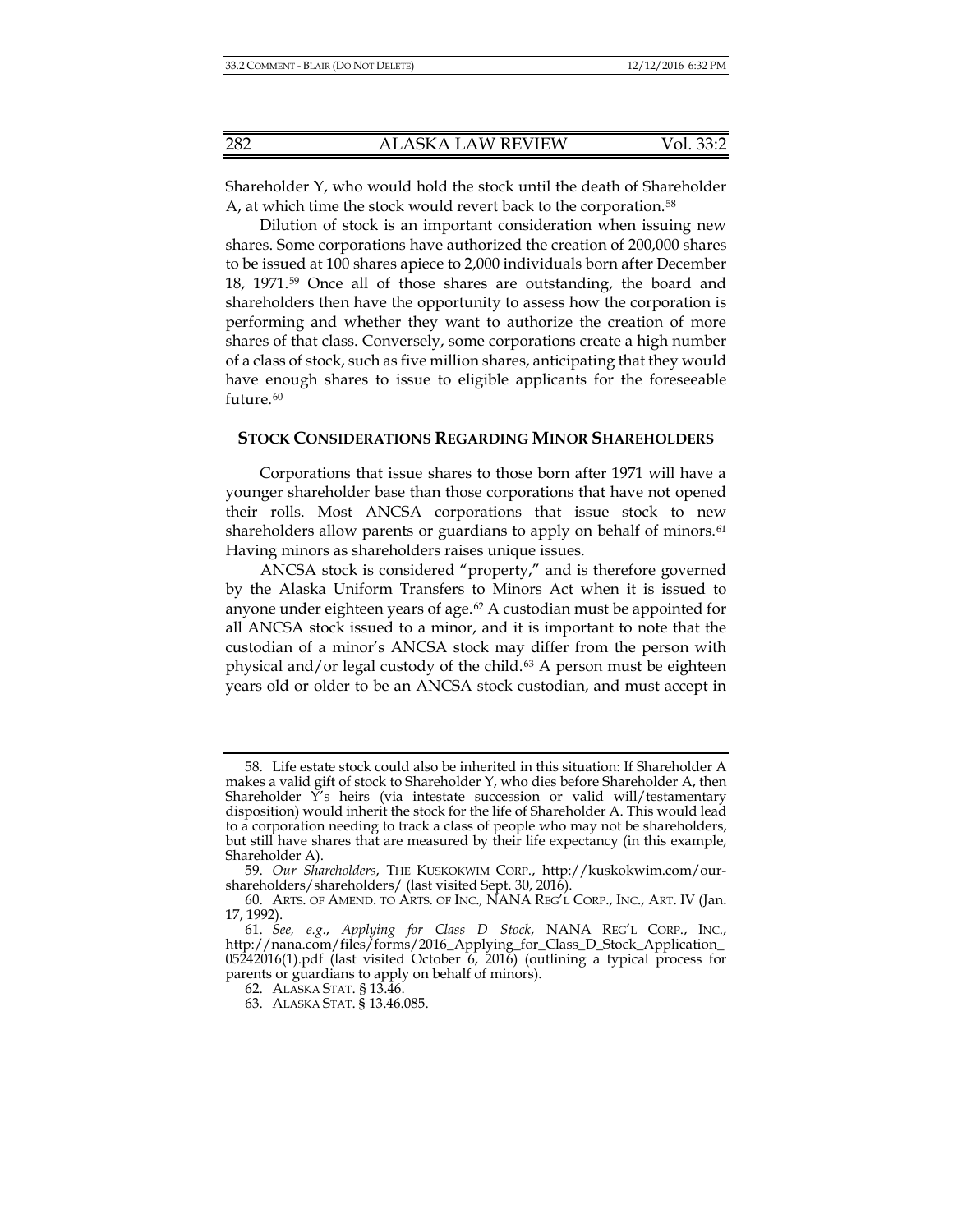writing the duties and responsibilities of custodianship before they can

The order of priority in the selection of a custodian for a minor's ANCSA stock is as follows: (1) Custodian Selected by Transferor: A person who proposes to transfer ANCSA shares to a minor, either by *inter vivos* gift or through inheritance may nominate a custodian for the shares to be transferred. The custodian designated in this manner may be different from the person currently serving as custodian for shares already issued to a child. (2) Legal Guardian, if any, of the minor. (3) A parent, if any, of the minor, as selected by the parents. (4) An adult member of the minor's family (includes parent(s), step-parent(s), spouse, grandparents, brothers, sisters, uncles and aunts, of whole or half-blood), as well as members of any family with whom the minor has customarily lived.<sup>[65](#page-10-1)</sup>

There are very limited ways to change the custodian of record for stock. Corporations are not empowered to change stock custodians simply because the custodial parent of the child has changed, or because the custodian is incarcerated. Corporations may, however, change stock custodians pursuant to a court order that explicitly changes the custodian of the minor's ANCSA stock, or upon the resignation of the stock custodian.[66](#page-10-2) Courts considering custody issues involving Alaska Native children should verify that each child has or qualifies to have ANCSA stock. They should then give deference to the transferor's wishes on stock custodianship, if applicable, or make a decision on stock custodianship that is in the best interest of the child, being mindful that tens of thousands of dollars could be involved over the course of the child's minority.

As the custodian of other types of property for a minor, an adult is entitled to reimbursement of reasonable expenses incurred in the performance of the custodian's duties.[67](#page-10-3) However, with regards to ANCSA stock, custodians may only receive compensation for unusual and extraordinary services with approval by the superior court.[68](#page-10-4) The custodian is responsible for the holding and safekeeping of the minor's shares and dividend payments, and can vote the minor's shares in a corporate election provided that the minor is entitled to vote.[69](#page-10-5)

assume the position.<sup>[64](#page-10-0)</sup>

<sup>64.</sup> *Id.*

<sup>65.</sup> ALASKA STAT. § 13.46.085(b).

<sup>66.</sup> ALASKA STAT. § 13.46.085.

<sup>67.</sup> ALASKA STAT. § 13.46.140(a).

<sup>68.</sup> ALASKA STAT. § 13.46.085(d)(6).

<span id="page-10-5"></span><span id="page-10-4"></span><span id="page-10-3"></span><span id="page-10-2"></span><span id="page-10-1"></span><span id="page-10-0"></span><sup>69.</sup> Alaska Statutes §§ 13.46.110 and 120 list the powers and obligations of a custodian with regards to a minor's property.  $43$  U.S.C.  $\S$  1606(h)(2)(C) states that ANCSA stock owned by a person who is not a Native or Descendant of a Native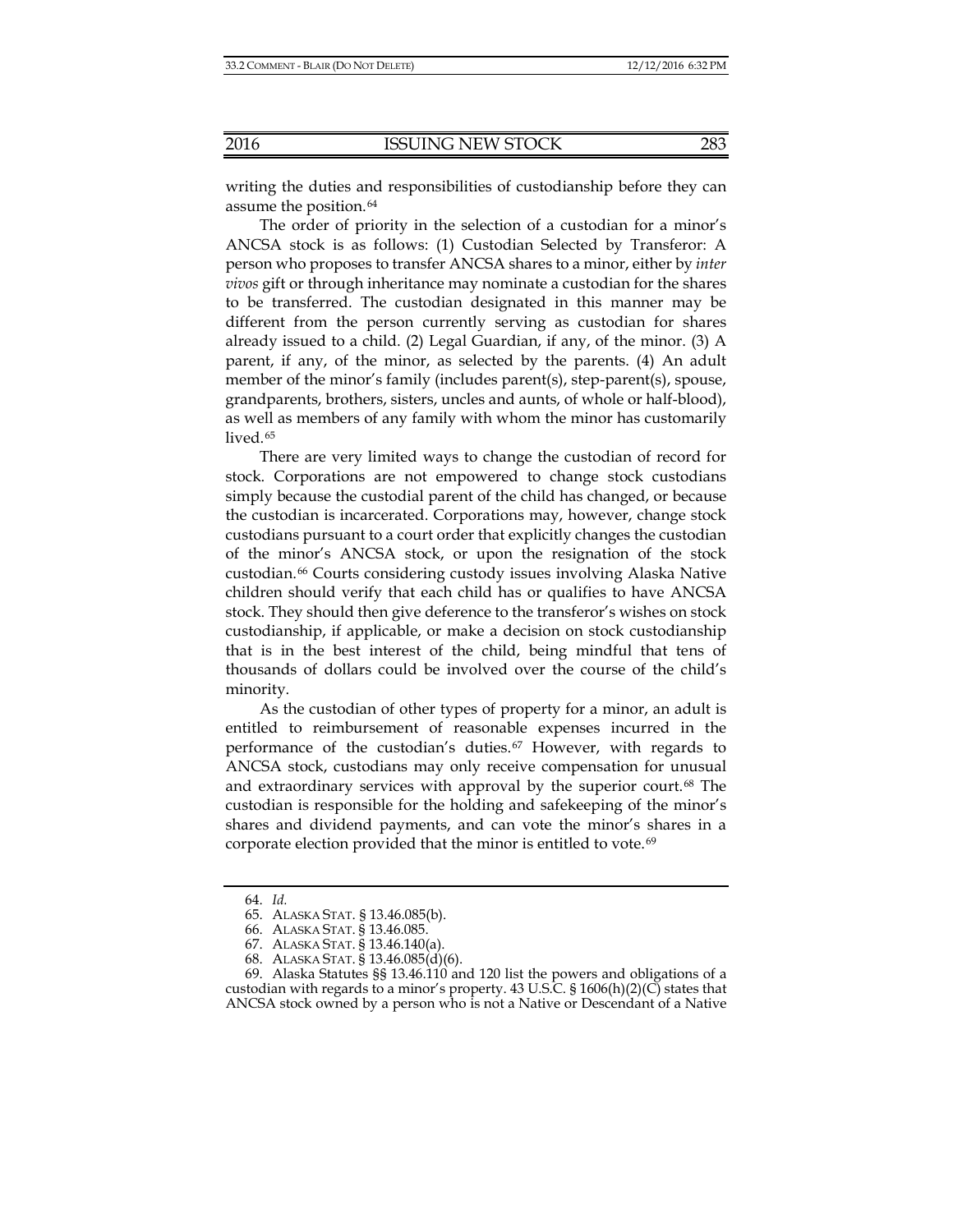The placement of a minor in state custody does not automatically change the custodian of the minor's stock.<sup>[70](#page-11-0)</sup> Payment of dividends or other monies, though, will not be made to the custodian, but must instead be held in an interest-bearing account for the benefit of the minor until the minor reaches the age of eighteen or is no longer in state custody.[71](#page-11-1) The placement of a minor in state custody may also affect the voting rights of a minor's stock. Some corporations allow the last custodian of the minor's stock to vote the shares unless parental rights have been terminated, in which case the shares would likely be marked non-voting until another custodian is properly appointed or the minor is no longer in state custody.[72](#page-11-2) In no event should the state be voting ANCSA corporation stock for shareholders in their custody, though they may return a blank proxy for quorum purposes only.[73](#page-11-3)

One issue that frequently arises is when a child's parents are shareholders in different ANCSA corporations that issue shares to those born after 1971, and the child could apply for stock with either corporation. Since some corporations require that an applicant must have a parent who was issued stock in the corporation in their own right (rather than by gift or inheritance), while others only require that a child be a lineal descendant of a shareholder, $74$  a child could theoretically qualify to apply for shares in several ANCSA corporations.

However, regarding original stock, ANCSA states that Natives shall be enrolled in one of the twelve regional corporations<sup>[75](#page-11-5)</sup> and that each

does not have voting rights during the time that it is owned by that person. Some ANCSA corporations also specify that shares owned by minors are non-voting until they reach the age of majority. If a minor is a Native or a Descendant of a Native and the corporation does not restrict the voting age, the stock should be considered voting stock regardless of the status of the stock custodian.

<span id="page-11-0"></span><sup>70.</sup> *See* ALASKA STAT. §§ 10.06.961 and 13.46.085 (refraining from listing the placement of a minor in state custody as grounds for changing the custodian of the minor's stock).

<sup>71.</sup> ALASKA STAT. § 10.06.961.

<sup>72.</sup> *See Alaska Native Land Claims – Unit 5, Chapter 23*, *supra* note [29.](#page-4-8)

<span id="page-11-3"></span><span id="page-11-2"></span><span id="page-11-1"></span><sup>73.</sup> Similar issues arise when an adult has a legal guardian, be it an individual or the state. Also, an adult who is the subject of a guardianship could also be the stock custodian for a minor, in which case courts and state agencies should be aware that the minor's stock would not automatically be affected by orders regarding the adult's property.

<span id="page-11-4"></span><sup>74.</sup> ASRC, Doyon, and NANA's articles of incorporation include requirements to the effect that an applicant must have a parent who is an original shareholder. Ahtna, Calista, and Sealaska's articles of incorporation include requirements to the effect that an applicant must be a lineal descendant of an original shareholder. *See supra* note [38](#page-5-7) and accompanying text.

<span id="page-11-5"></span><sup>75.</sup> 43 U.S.C. § 1604(b) states that the roll prepared by the Secretary shall show for each person "*the* region and *the* village or other place in which he resided . . . and he shall be enrolled according to such residence" (emphasis added). It further states that when a person is not a permanent resident of one of the regions, he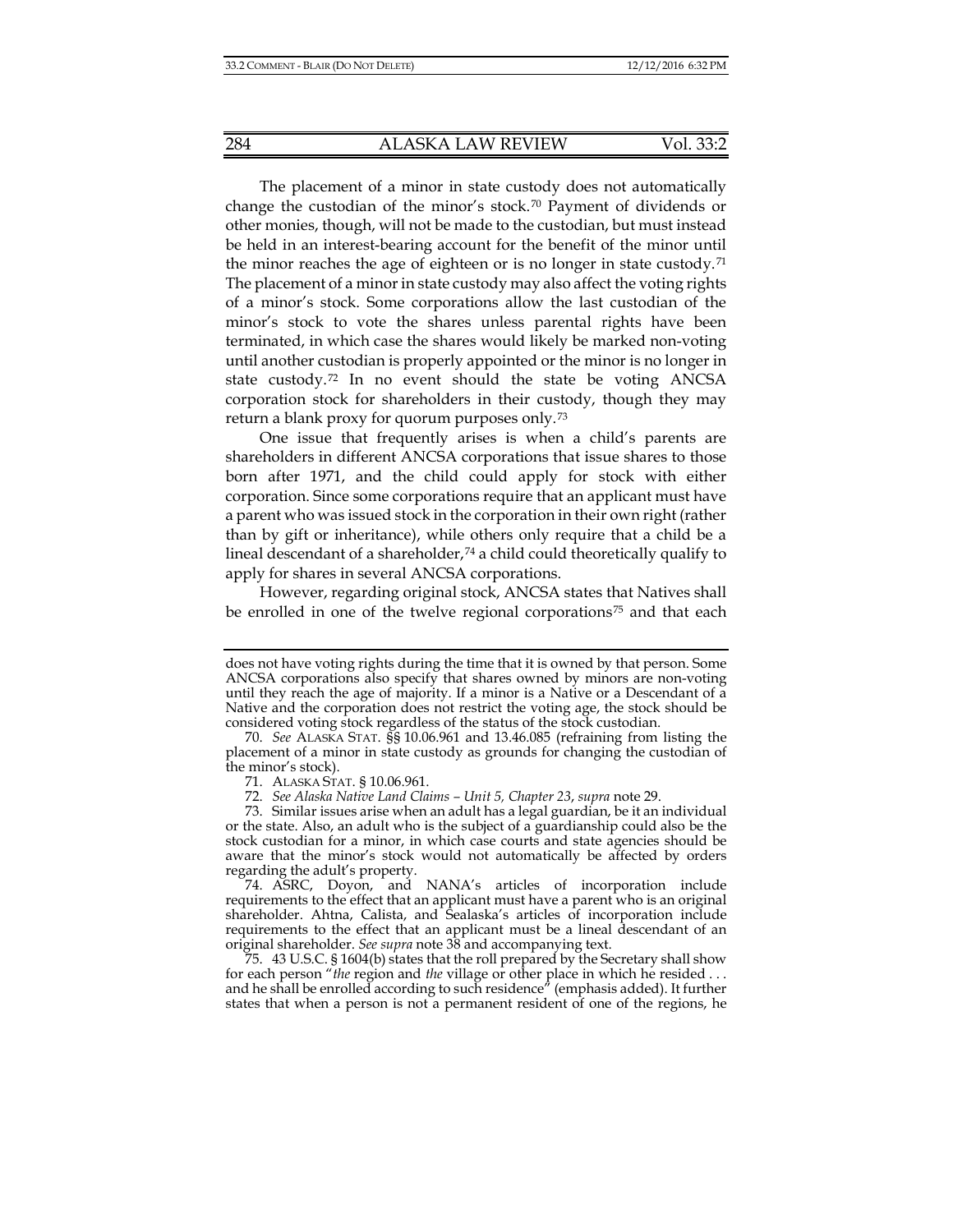enrollee shall receive 100 shares of stock in that regional corporation.<sup>[76](#page-12-0)</sup> For new stock, ANCSA says that "[n]ot more than one hundred shares of Settlement Common Stock shall be issued to any one individual pursuant to clause (i)."[77](#page-12-1) Accordingly, all regional corporations who have issued new stock to date have interpreted ANCSA to mean that an individual may only be issued new stock in one regional corporation.[78](#page-12-2) Applicants who qualify for stock in more than one corporation (or their parents or guardians if they are applying on behalf of a minor) should be cautioned to choose carefully since the corporations do not allow switching between each other.

Adoption of or by Natives raises a similar issue. Because most ANCSA shareholders are also members of an Indian tribe, tribal adoptions and orders may affect their qualification for ANCSA stock.

The definition of "Descendant of a Native" includes:

(2) an adoptee of a Native or of a descendant of a Native, whose adoption –

(A) occurred prior to his or her majority, and

(B) is recognized at law or in equity  $\dots$ .<sup>[79](#page-12-3)</sup>

An ANCSA shareholder could adopt someone with no Alaska Native blood and, as long as that adoption occurred prior to the child's eighteenth birthday, the adoptee would be considered a Descendant of a Native and be entitled to all the rights and privileges that status confers.<sup>[80](#page-12-4)</sup> Specifically, the adoptee could receive a gift of stock and vote that stock, unless otherwise prohibited by a corporation's governing documents.

ANCSA stock can be gifted to certain family members who are Natives or Descendants of a Native "notwithstanding an adoption, relinquishment, or termination of parental rights that may have altered or severed the legal relationship between the gift donor and recipient."<sup>[81](#page-12-5)</sup> Generally, an adoption completely severs the relationship between a parent and child unless it specifically preserves an inheritance right. This provision in ANCSA explicitly allows the gift of stock between a birth family member and a minor even if there is no longer a legal relationship.

81. 43 U.S.C. § 1606(h)(1)(C).

<sup>&</sup>quot;shall be enrolled by the Secretary in *one* of the twelve regions." *Id*. (emphasis added). Subsection  $(c)$  of this statute addresses enrollment in The 13th Regional Corporation instead of one of the twelve regions. 43 U.S.C. § 1604(c).

<sup>76. 43</sup> U.S.C. §  $1606(g)(1)(A)$ .

<sup>77.</sup> 43 U.S.C. § 1606(g)(1)(B)(ii).

<span id="page-12-5"></span><span id="page-12-4"></span><span id="page-12-3"></span><span id="page-12-2"></span><span id="page-12-1"></span><span id="page-12-0"></span><sup>78.</sup> An individual can still receive stock in another corporation through gift or inheritance without affecting their qualification to receive new stock.

<sup>79.</sup> 43 U.S.C. § 1602(r).

<sup>80.</sup> *Id.*